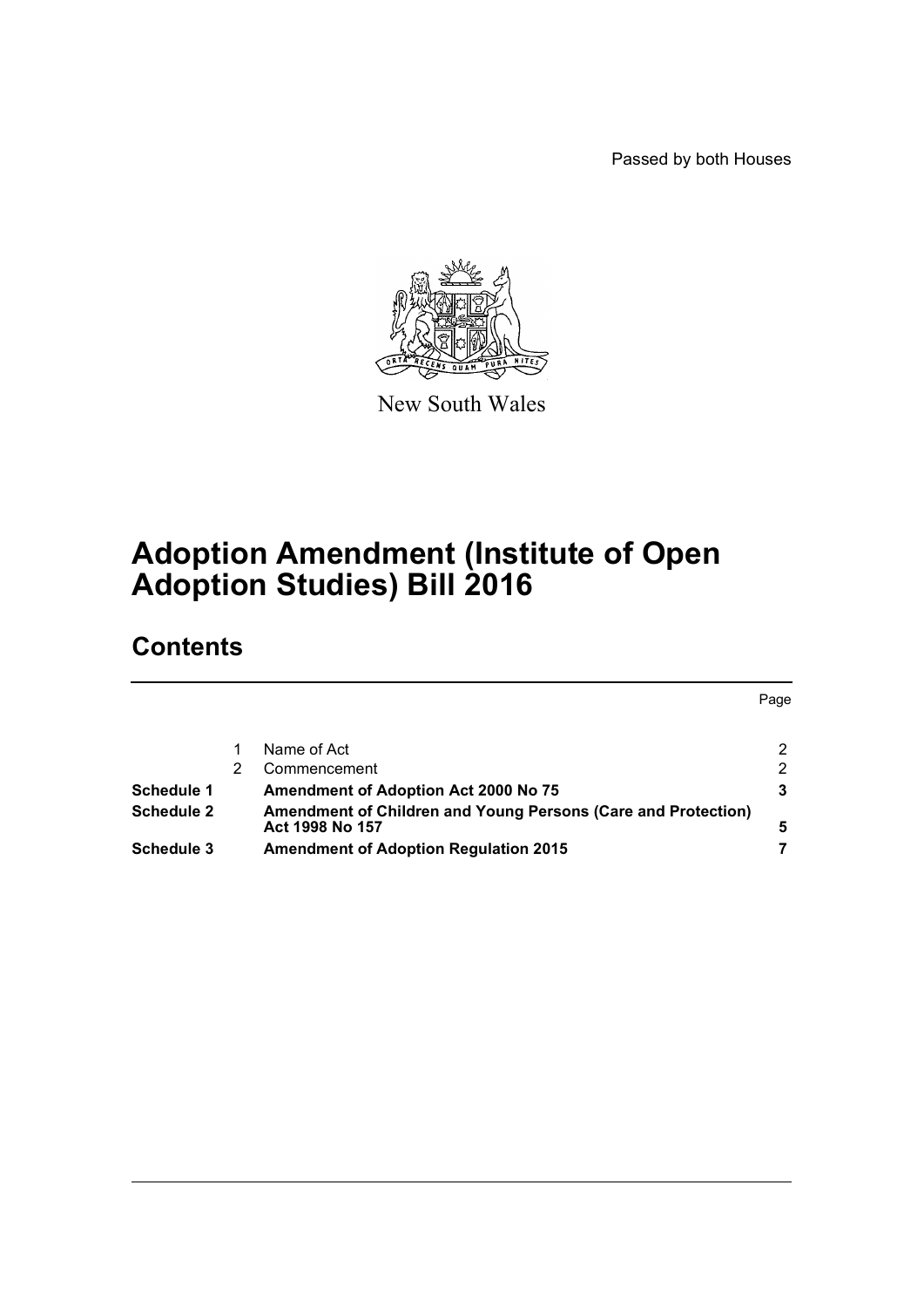*I certify that this public bill, which originated in the Legislative Assembly, has finally passed the Legislative Council and the Legislative Assembly of New South Wales.*

> *Clerk of the Legislative Assembly. Legislative Assembly, Sydney,* , 2016



New South Wales

# **Adoption Amendment (Institute of Open Adoption Studies) Bill 2016**

Act No , 2016

An Act to amend the *Adoption Act 2000* and the *Children and Young Persons (Care and Protection) Act 1998* to make provision for the disclosure of information for the purpose of research in relation to adoption and out-of-home care; and for related purposes.

*I have examined this bill and find it to correspond in all respects with the bill as finally passed by both Houses.*

*Assistant Speaker of the Legislative Assembly.*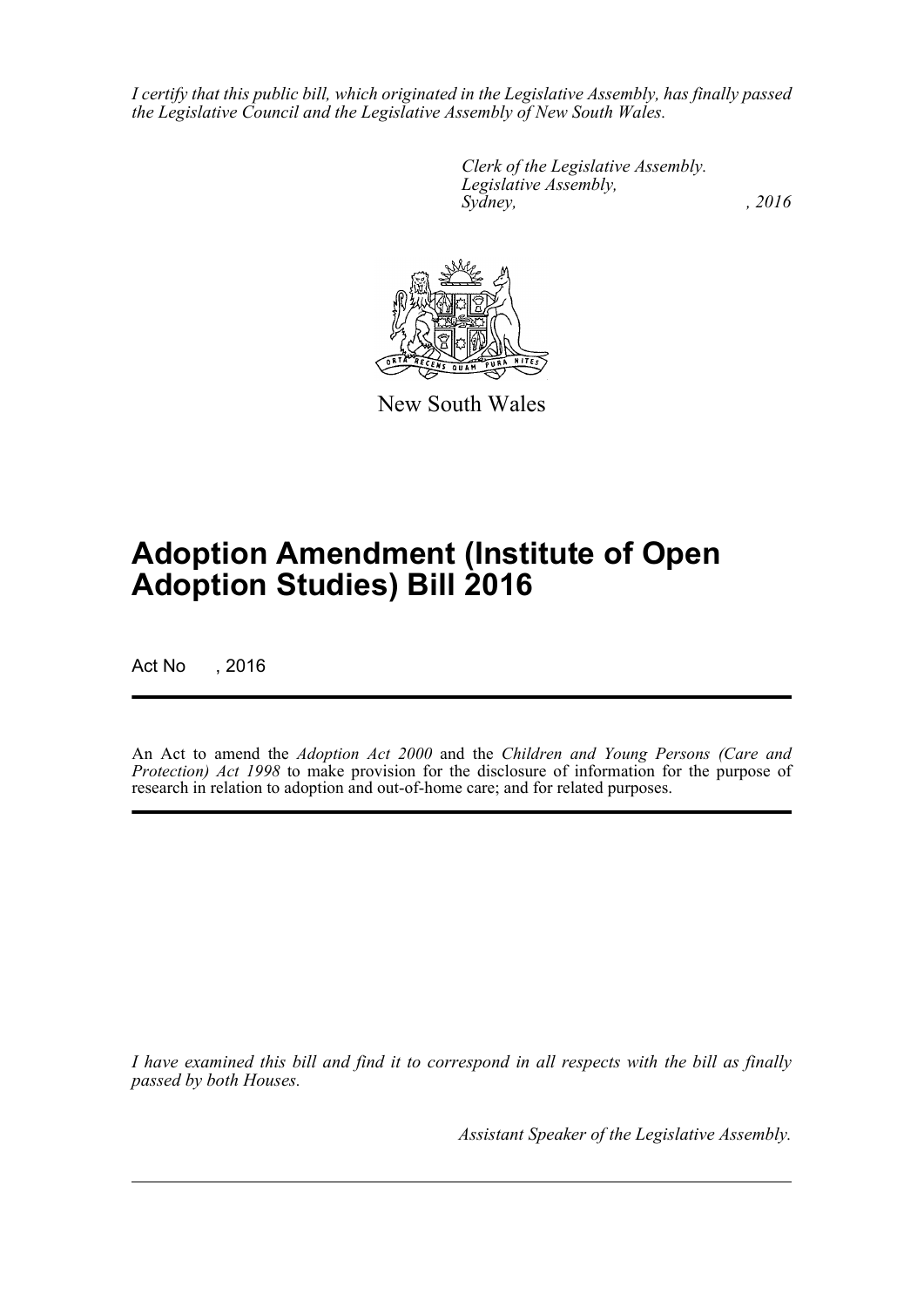### <span id="page-2-0"></span>**The Legislature of New South Wales enacts:**

#### **1 Name of Act**

This Act is the *Adoption Amendment (Institute of Open Adoption Studies) Act 2016*.

#### <span id="page-2-1"></span>**2 Commencement**

This Act commences on the date of assent to this Act.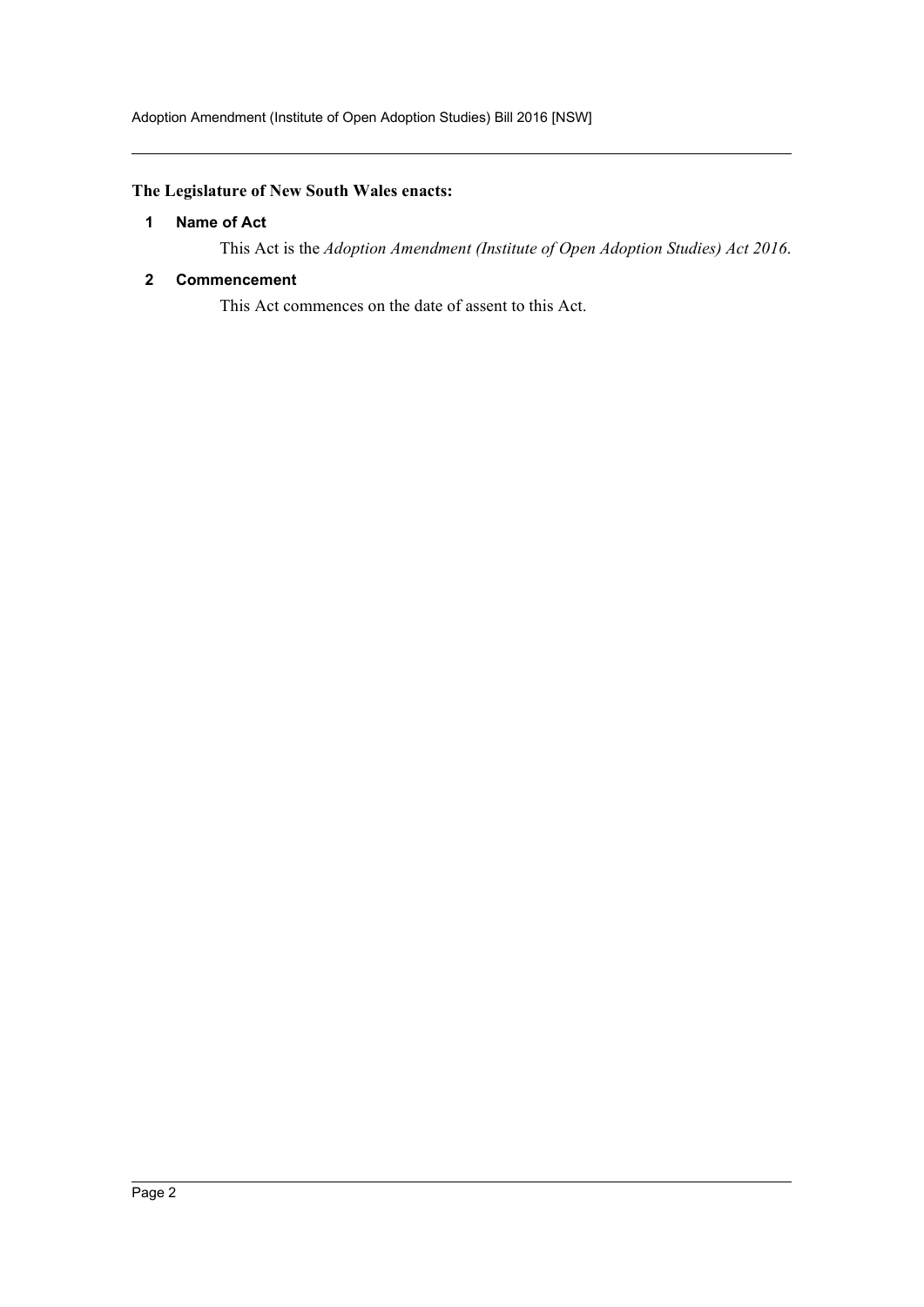### <span id="page-3-0"></span>**Schedule 1 Amendment of Adoption Act 2000 No 75**

#### **[1] Chapter 4 The adoption process**

Omit "temporary authorised carers" from the note to Part 6.

Insert instead "authorised carers".

#### **[2] Section 91 Report required before order made for adoption of child**

Insert after section 91 (2A) (c):

(d) a suitably qualified person employed or nominated by an approved organisation to prepare reports in accordance with this section.

#### **[3] Section 91 (7)**

Insert in alphabetical order:

*approved organisation* means an organisation approved by the Secretary from time to time, by order in writing, to provide a report to the Court for the purposes of this section.

#### **[4] Section 175A**

Insert after section 175:

#### **175A Disclosure of information for research purposes**

- (1) The Secretary may enter into arrangements with a research organisation for the purposes of permitting the disclosure to the research organisation of information (including health information and personal information) that is held by the Department or an accredited adoption service provider about any of the following persons (an *affected person*):
	- (a) a person involved in an adoption or prospective adoption as a birth parent, adoptive parent or child,
	- (b) a person involved in out-of-home care as an authorised carer or child.
- (2) The Secretary is not to enter into arrangements under this section unless satisfied that those arrangements will ensure that:
	- (a) reasonable steps will be taken to de-identify information disclosed under the arrangements, and
	- (b) information disclosed under the arrangements will be treated by the research organisation as confidential, and
	- (c) as far as is reasonably practicable, no publication that uses or is based on information disclosed under the arrangements will enable the identity of an affected person to be ascertained, and
	- (d) as far as is reasonably practicable, any personal information disclosed under the arrangements will be used or dealt with in accordance with the information protection principles set out in sections 12, 17, 18 and 19 of the *Privacy and Personal Information Protection Act 1998* as those principles would apply if the research organisation were a public sector agency.

**Note.** The *Privacy and Personal Information Protection Act 1998* requires public sector agencies to deal with personal information in accordance with the information protection principles set out in that Act.

(3) Before entering into arrangements for the disclosure of information under this section, the Secretary must consult with the Privacy Commissioner in relation to those arrangements.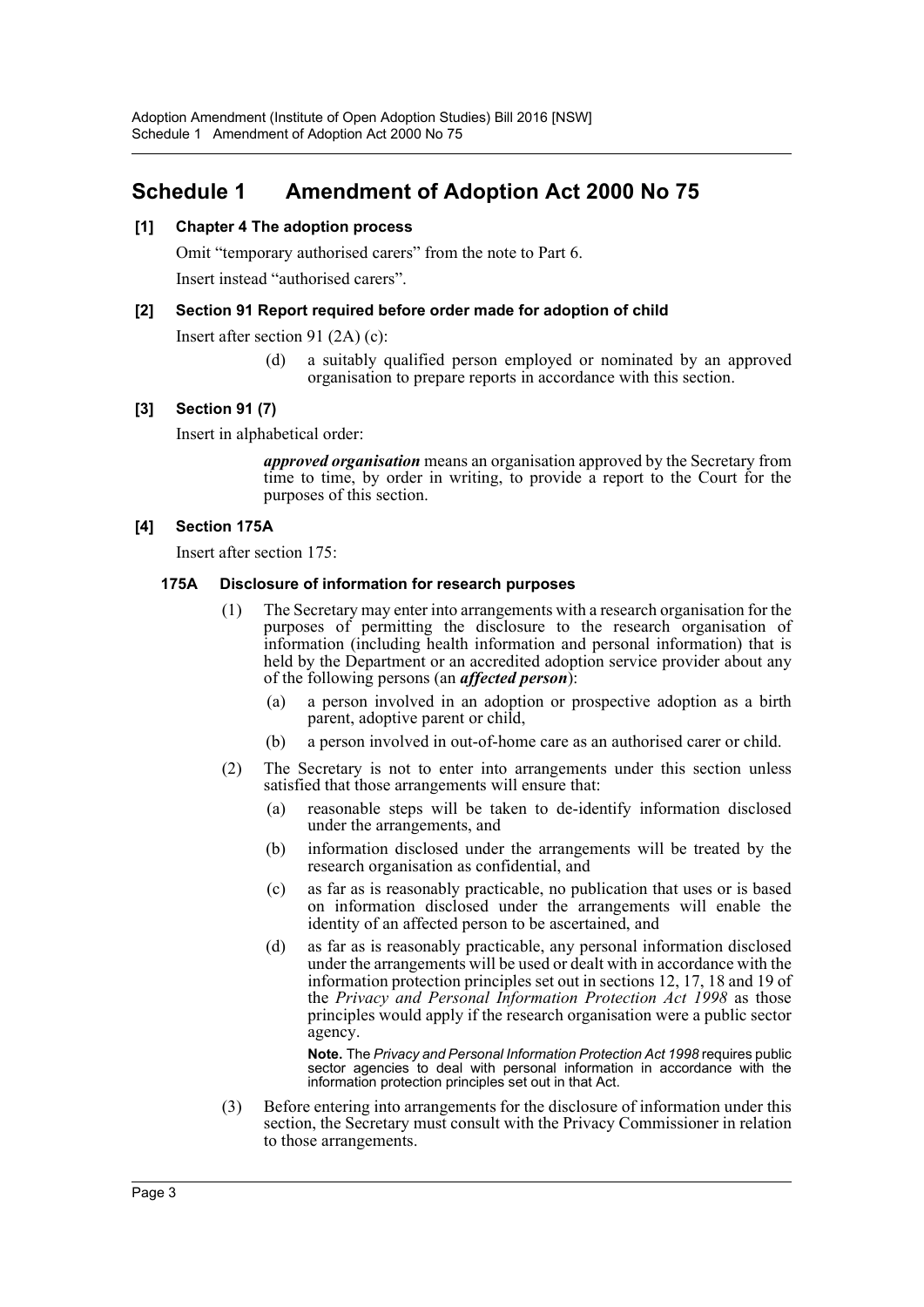- (4) A disclosure of information made in good faith under the arrangements does not constitute a contravention of any provision as to confidentiality in this Act and does not constitute a contravention of the *Health Records and Information Privacy Act 2002* or the *Privacy and Personal Information Protection Act 1998*.
- (5) The provisions of the *Health Records and Information Privacy Act 2002* apply to health information disclosed under the arrangements as if the research organisation were a private sector person (within the meaning of that Act). **Note.** The *Health Records and Information Privacy Act 2002* requires a private sector person that collects, holds or uses health information to comply with the health privacy principles provided for by that Act.
- (6) In this section:

*health information* has the same meaning as in the *Health Records and Information Privacy Act 2002*.

*personal information* has the same meaning as in the *Privacy and Personal Information Protection Act 1998*.

#### **[5] Section 208 Regulations**

Insert after section 208 (2) (e):

(f) the disclosure of information under the arrangements referred to in section 175A, including any procedures or requirements in relation to that disclosure and any requirements on any organisation to which the information is disclosed.

#### **[6] Dictionary**

Insert in alphabetical order:

*research organisation* means an organisation prescribed by the regulations.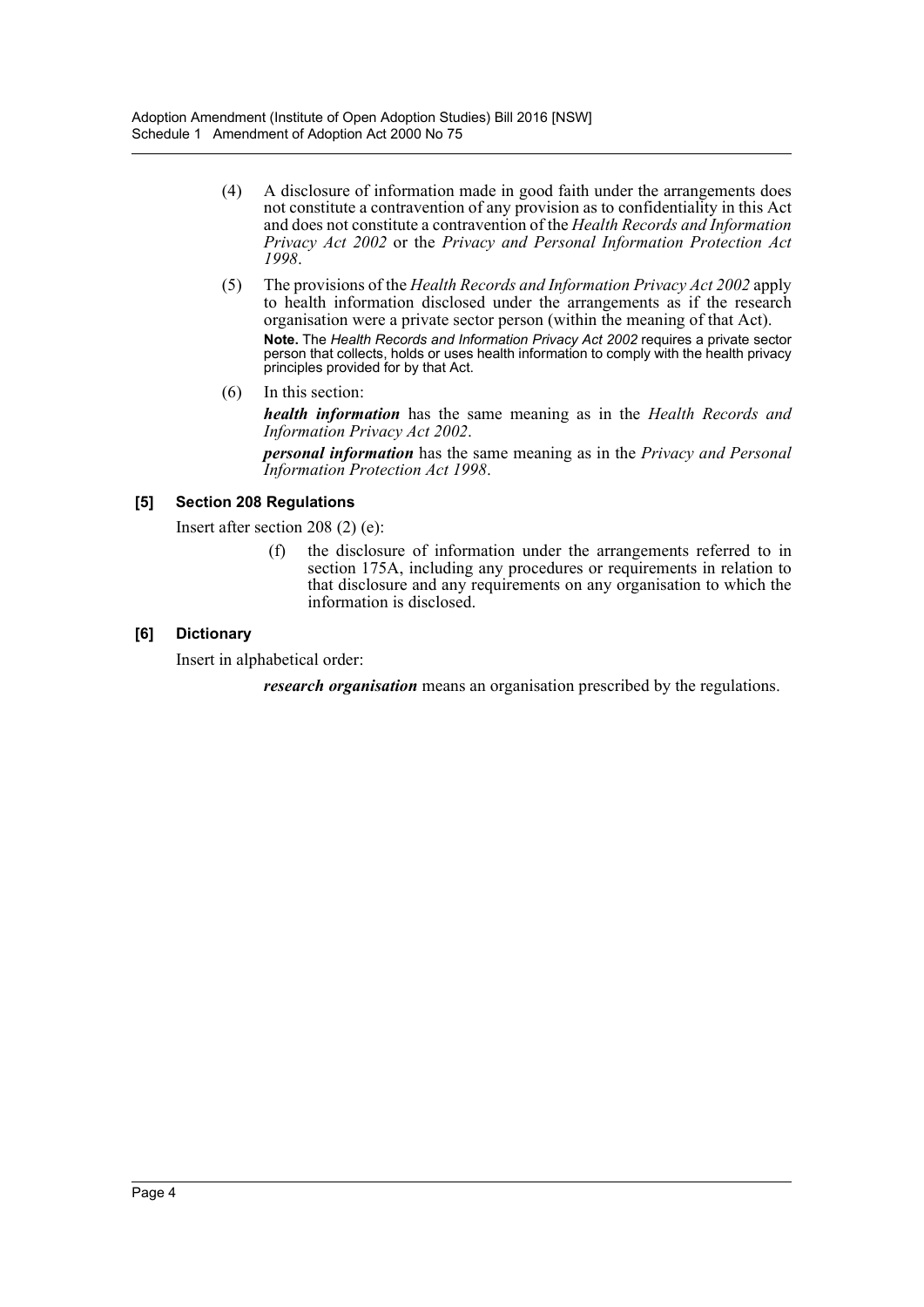### <span id="page-5-0"></span>**Schedule 2 Amendment of Children and Young Persons (Care and Protection) Act 1998 No 157**

#### **[1] Section 254A**

Insert after section 254:

#### **254A Disclosure of information for research purposes**

- (1) The Secretary may enter into arrangements with a research organisation for the purposes of permitting the disclosure to the research organisation of information (including health information and personal information) that is held by the Department, the Children's Guardian, a designated agency or an accredited adoption service provider about any of the following persons (an *affected person*):
	- (a) a person involved in an adoption or prospective adoption as a birth parent, adoptive parent, young person or child,
	- (b) an authorised carer,
	- (c) a child or young person in out-of-home care,
	- (d) a child or young person the subject of a final care order if the Children's Court has determined or accepted the Secretary's assessment that there is no realistic possibility of the child or young person being restored to his or her birth parents or adoptive parents.
- (2) The Secretary is not to enter into arrangements under this section unless satisfied that those arrangements will ensure that:
	- (a) reasonable steps will be taken to de-identify information disclosed under the arrangements, and
	- (b) information disclosed under the arrangements will be treated by the research organisation as confidential, and
	- (c) as far as is reasonably practicable, no publication that uses or is based on information disclosed under the arrangements will enable the identity of an affected person to be ascertained, and
	- (d) as far as is reasonably practicable, any personal information disclosed under the arrangements will be used or dealt with in accordance with the information protection principles set out in sections 12, 17, 18 and 19 of the *Privacy and Personal Information Protection Act 1998* as those principles would apply if the research organisation were a public sector agency.

**Note.** The *Privacy and Personal Information Protection Act 1998* requires public sector agencies to deal with personal information in accordance with the information protection principles set out in that Act.

- (3) Before entering into arrangements for the disclosure of information under this section, the Secretary must consult with the Privacy Commissioner in relation to those arrangements.
- (4) A disclosure of information made in good faith under the arrangements does not constitute a contravention of any provision as to confidentiality in this Act and does not constitute a contravention of the *Health Records and Information Privacy Act 2002* or the *Privacy and Personal Information Protection Act 1998*.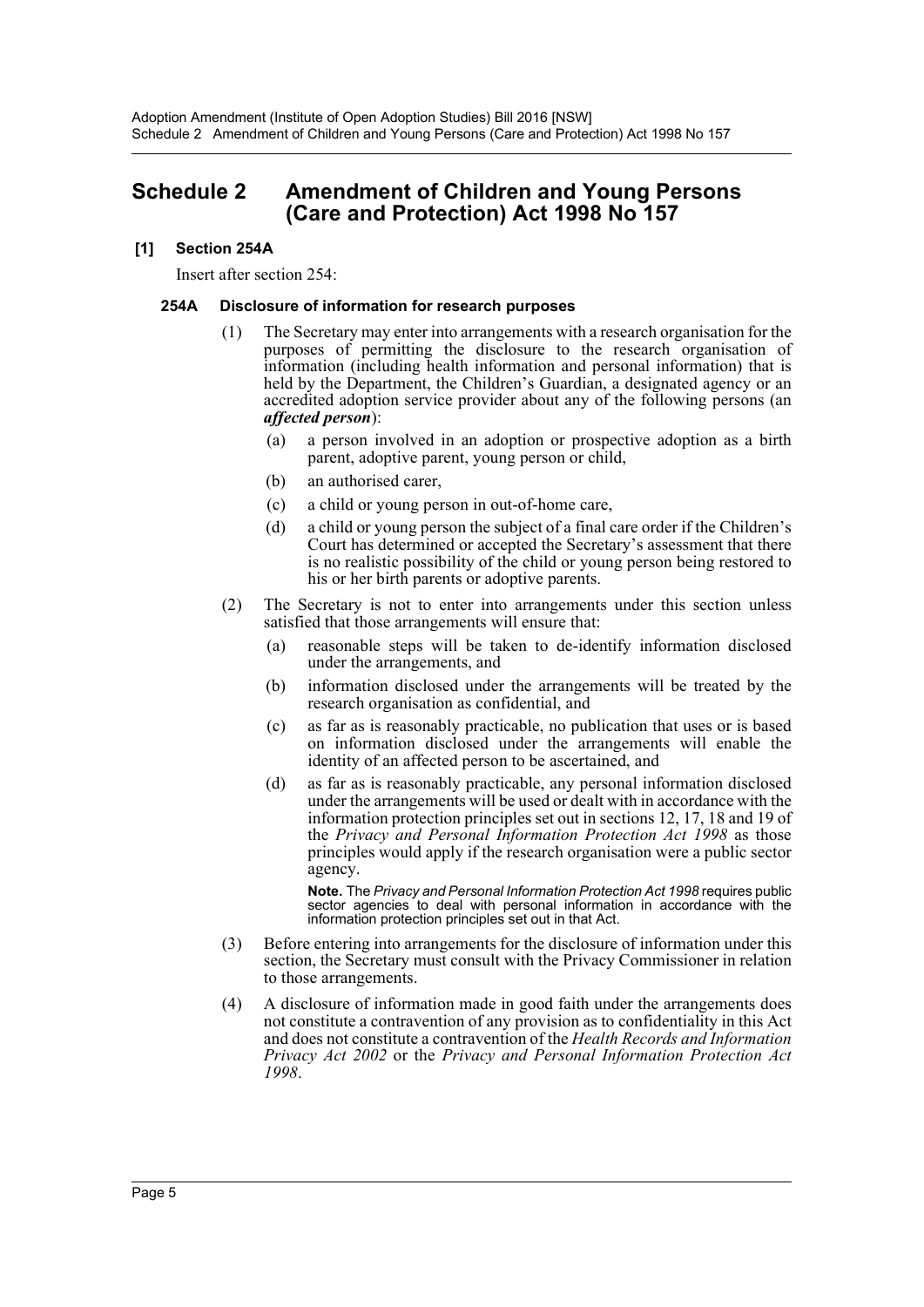- (5) The provisions of the *Health Records and Information Privacy Act 2002* apply to health information disclosed under the arrangements as if the research organisation were a private sector person (within the meaning of that Act). **Note.** The *Health Records and Information Privacy Act 2002* requires a private sector person that collects, holds or uses health information to comply with the health privacy principles provided for by that Act.
- (6) In this section:

*health information* has the same meaning as in the *Health Records and Information Privacy Act 2002*.

*personal information* has the same meaning as in the *Privacy and Personal Information Protection Act 1998*.

*research organisation* has the same meaning as in the *Adoption Act 2000*.

#### **[2] Section 264 Regulations**

Insert after section 264 (1A) (k):

(l) the disclosure of information under the arrangements referred to in section 254A, including any procedures or requirements in relation to that disclosure and any requirements on any organisation to which the information is disclosed.